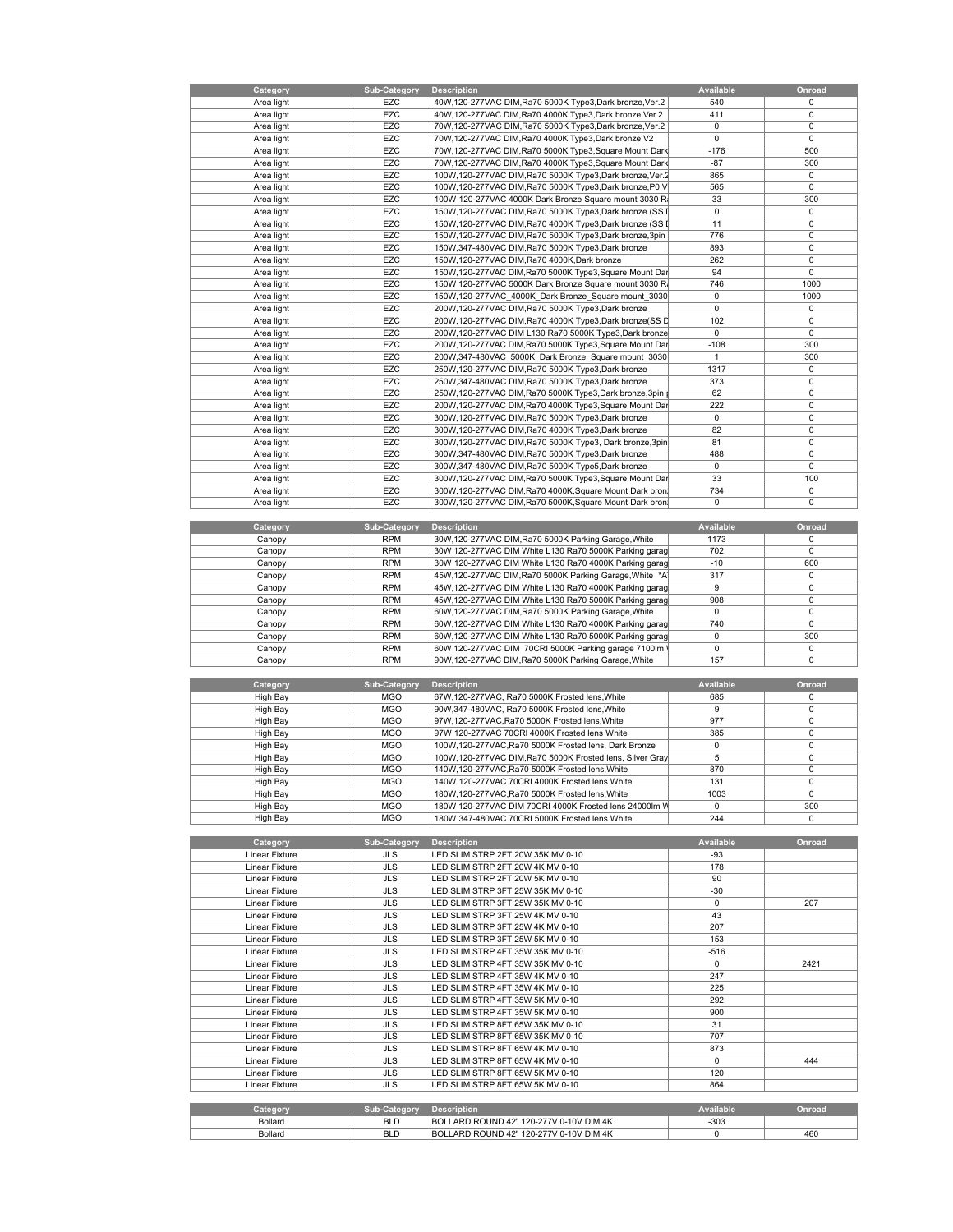







| Bollard        | <b>BLD</b> | BOLLARD ROUND 42" 120-277V 0-10V DIM 5K | $-33$  |     |
|----------------|------------|-----------------------------------------|--------|-----|
| <b>Bollard</b> | <b>BLD</b> | BOLLARD ROUND 42" 120-277V 0-10V DIM 5K | 0      | 390 |
| <b>Bollard</b> | <b>BLD</b> | ANCHOR BOLT KIT FOR ROUND BOLLARD       | $-145$ |     |
| Bollard        | <b>BLD</b> | ANCHOR BOLT KIT FOR ROUND BOLLARD       |        | 810 |
| Bollard        | <b>BLD</b> | BOLLARD SQUARE 42" 120-277V 0-10V DIM   | $-82$  |     |
| Bollard        | <b>BLD</b> | BOLLARD SQUARE 42" 120-277V 0-10V DIM   | n      | 221 |
| <b>Bollard</b> | <b>BLD</b> | BOLLARD SQUARE 42" 120-277V 0-10V DIM   | $-75$  |     |
| <b>Bollard</b> | <b>BLD</b> | BOLLARD SQUARE 42" 120-277V 0-10V DIM   |        | 200 |
| <b>Bollard</b> | <b>BLD</b> | ANCHOR BOLT KIT FOR SQUARE BOLLARD      | 238    |     |
| Bollard        | <b>BLD</b> | ANCHOR BOLT KIT FOR SQUARE BOLLARD      | n      | 300 |
|                |            |                                         |        |     |

| Category    | <b>Sub-Category</b> | <b>Description</b>                     | <b>Available</b> | Onroad |
|-------------|---------------------|----------------------------------------|------------------|--------|
| Vapor Tight | <b>VTPLED</b>       | LED VAP TIGHT 4FT 35W 35K MV 0-10V DIM | 57               |        |
| Vapor Tight | <b>VTPLED</b>       | LED VAP TIGHT 4FT 35W 35K MV 0-10V DIM | $\Omega$         | 200    |
| Vapor Tight | <b>VTPLED</b>       | LED VAP TIGHT 4FT 35W 4K MV 0-10V DIM  | 185              |        |
| Vapor Tight | <b>VTPLED</b>       | LED VAP TIGHT 4FT 35W 4K MV 0-10V DIM  | 384              |        |
| Vapor Tight | <b>VTPLED</b>       | LED VAP TIGHT 4FT 35W 5K MV 0-10V DIM  | 242              |        |
| Vapor Tight | <b>VTPLED</b>       | LED VAP TIGHT 4FT 35W 5K MV 0-10V DIM  | 192              |        |
| Vapor Tight | <b>VTPLED</b>       | LED VAP TIGHT 4FT 40W 35K MV 0-10V DIM | 172              |        |
| Vapor Tight | <b>VTPLED</b>       | LED VAP TIGHT 4FT 40W 4K MV 0-10V DIM  | 131              |        |
| Vapor Tight | <b>VTPLED</b>       | LED VAP TIGHT 4FT 40W 4K MV 0-10V DIM  | 2088             |        |
| Vapor Tight | <b>VTPLED</b>       | LED VAP TIGHT 4FT 40W 5K MV 0-10V DIM  | 227              |        |
| Vapor Tight | <b>VTPLED</b>       | LED VAP TIGHT 4FT 40W 5K MV 0-10V DIM  | 288              |        |
| Vapor Tight | <b>VTPLED</b>       | LED VAP TIGHT 4FT 40W 5K MV 0-10V DIM  | 0                | 1444   |
| Vapor Tight | <b>VTPLED</b>       | LED VAP TIGHT 4FT 52W 35K MV 0-10V DIM | 405              |        |
| Vapor Tight | <b>VTPLED</b>       | LED VAP TIGHT 4FT 52W 4K MV 0-10V DIM  | 158              |        |
| Vapor Tight | <b>VTPLED</b>       | LED VAP TIGHT 4FT 52W 5K MV 0-10V DIM  | 532              |        |
| Vapor Tight | <b>VTPLED</b>       | LED VAP TIGHT 4FT 52W 5K MV 0-10V DIM  | 576              |        |
|             |                     |                                        |                  |        |
| Category    | <b>Sub-Category</b> | <b>Description</b>                     | <b>Available</b> | Onroad |
| 4' Wrap     | <b>WRAP</b>         | LED WRAP 4FT 40W 35K MV 010 DLCPRM     | 396              |        |
| 4' Wrap     | <b>WRAP</b>         | LED WRAP 4FT 40W 4K MV 010 DLCPRM      | 149              |        |
| 4' Wrap     | <b>WRAP</b>         | LED WRAP 4FT 40W 5K MV 010 DLCPRM      | 133              |        |
| 4' Wrap     | <b>WRAP</b>         | LED WRAP 4FT 40W 5K MV 010 DLCPRM      | 360              |        |

| Category | Sub-Category | <b>Description</b>                 | Available | Onroad |
|----------|--------------|------------------------------------|-----------|--------|
| 4' Wrap  | <b>WRAP</b>  | LED WRAP 4FT 40W 35K MV 010 DLCPRM | 396       |        |
| 4' Wrap  | <b>WRAP</b>  | ILED WRAP 4FT 40W 4K MV 010 DLCPRM | 149       |        |
| 4' Wrap  | <b>WRAP</b>  | LED WRAP 4FT 40W 5K MV 010 DLCPRM  | 133       |        |
| 4' Wrap  | <b>WRAP</b>  | ILED WRAP 4FT 40W 5K MV 010 DLCPRM | 360       |        |

| Category                   | Sub-Category | <b>Description</b>                       | Available | Onroad |
|----------------------------|--------------|------------------------------------------|-----------|--------|
| Linear Adjustable High Bay | PDM4         | LIN ADJ HB ECO 15L 120-277V 0-10V DIM 4K | 191       |        |
| Linear Adjustable High Bay | PDM4         | LIN ADJ HB ECO 15L 120-277V 0-10V DIM 5K | 146       |        |
| Linear Adjustable High Bay | PDM4         | LIN ADJ HB ECO 15L 120-277V 0-10V DIM 5K | 2304      |        |
| Linear Adjustable High Bay | PDM4         | LIN ADJ HB ECO 23L 120-277V 0-10V DIM 4K | 93        |        |
| Linear Adjustable High Bay | PDM4         | LIN ADJ HB ECO 23L 120-277V 0-10V DIM 4K | 384       |        |
| Linear Adiustable High Bay | PDM4         | LIN ADJ HB ECO 23L 120-277V 0-10V DIM 5K | 460       |        |
| Linear Adjustable High Bay | PDM4         | LIN ADJ HB ECO 23L 120-277V 0-10V DIM 5K | 5258      |        |
| Linear Adjustable High Bay | PDM4         | LIN ADJ HB ECO 23L 120-277V 0-10V DIM 5K |           | 1200   |
| Linear Adjustable High Bay | PDM4         | LIN ADJ HB ECO 30L 120-277V 0-10V DIM 4K | 178       |        |
| Linear Adjustable High Bay | PDM4         | LIN ADJ HB ECO 30L 120-277V 0-10V DIM 4K | 468       |        |
| Linear Adjustable High Bay | PDM4         | LIN ADJ HB ECO 30L 120-277V 0-10V DIM 5K | 830       |        |
| Linear Adjustable High Bay | PDM4         | LIN ADJ HB ECO 30L 120-277V 0-10V DIM 5K | 3978      |        |
| Linear Adjustable High Bay | PDM4         | WIRE GUARD KIT, ADJUSTABLE HIGHBAY       | 57        |        |
| Linear Adjustable High Bay | PDM4         | WIRE GUARD KIT, ADJUSTABLE HIGHBAY       | 149       |        |

| Category       | Sub-Category | <b>Description</b>                  | <b>Available</b> | Onroad |
|----------------|--------------|-------------------------------------|------------------|--------|
| Round High Bay | VIC-T        | RND HB ECO 14L 120-277V 0-10 4K BLK | 243              |        |
| Round High Bay | VIC-T        | RND HB ECO 14L 120-277V 0-10 4K BLK | 540              |        |
| Round High Bay | VIC-T        | RND HB ECO 14L 120-277V 0-10 5K BLK | 93               |        |
| Round High Bay | VIC-T        | RND HB ECO 14L 120-277V 0-10 5K BLK | 720              |        |
| Round High Bay | VIC-T        | RND HB ECO 14L 120-277V 0-10 5K BLK | $\Omega$         | 356    |
| Round High Bay | VIC-T        | RND HB ECO 21L 120-277V 0-10 4K BLK | 337              |        |
| Round High Bay | VIC-T        | RND HB ECO 21L 120-277V 0-10 4K BLK | 360              |        |
| Round High Bay | VIC-T        | RND HB ECO 21L 120-277V 0-10 5K BLK | 286              |        |
| Round High Bay | VIC-T        | RND HB ECO 21L 120-277V 0-10 5K BLK | 810              |        |
| Round High Bay | VIC-T        | RND HB ECO 28L 120-277V 0-10 4K BLK | $-201$           |        |
| Round High Bay | VIC-T        | RND HB ECO 28L 120-277V 0-10 4K BLK | $\Omega$         | 600    |
| Round High Bay | VIC-T        | RND HB ECO 28L 120-277V 0-10 5K BLK | 143              |        |
| Round High Bay | VIC-T        | RND HB ECO 28L 120-277V 0-10 5K BLK | 432              |        |
| Round High Bay | VIC-T        | RND HB ECO 34L 120-277V 0-10 4K BLK | 442              |        |
| Round High Bay | VIC-T        | RND HB ECO 34L 120-277V 0-10 4K BLK | 684              |        |
| Round High Bay | VIC-T        | RND HB ECO 34L 120-277V 0-10 5K BLK | 991              |        |
| Round High Bay | VIC-T        | RND HB ECO 34L 120-277V 0-10 5K BLK | 2448             |        |
| Round High Bay | VIC-T        | RND HB ECO 34L 120-277V 0-10 5K BLK | $\Omega$         | 900    |
| Round High Bay | VIC-T        | SMALL YOKE FOR HBRE ROUND HIGHBAY   | 121              |        |

| Category               | Sub-Category | <b>Description</b>                    | Available | Onroad |
|------------------------|--------------|---------------------------------------|-----------|--------|
| Flat Round Down Light  | DLB-R        | 4" FLAT LED RND PANEL 10W WHT TRIM 3K | 419       |        |
| Flat Round Down Light  | DLB-R        | 4" FLAT LED RND PANEL 10W WHT TRIM 4K | 535       |        |
| Flat Round Down Light  | DLB-R        | 4" FLAT LED RND PANEL 10W WHT TRIM 5K | 434       |        |
| Flat Round Down Light  | DLB-R        | 6" FLAT LED RND PANEL 10W WHT TRIM 3K | 383       |        |
| Flat Round Down Light  | DLB-R        | 6" FLAT LED RND PANEL 10W WHT TRIM 4K | 239       |        |
| Flat Round Down Light  | DLB-R        | 6" FLAT LED RND PANEL 10W WHT TRIM 4K | 1260      |        |
| Flat Round Down Light  | DLB-R        | 6" FLAT LED RND PANEL 10W WHT TRIM 5K | 411       |        |
| Flat Square Down Light | DLB-S        | 4" FLAT LED SQR PANEL 10W WHT TRIM 3K | 12        |        |
| Flat Square Down Light | DLB-S        | 4" FLAT LED SQR PANEL 10W WHT TRIM 4K | 29        |        |
| Flat Square Down Light | DLB-S        | 4" FLAT LED SQR PANEL 10W WHT TRIM 5K | 178       |        |
| Flat Square Down Light | DLB-S        | 6" FLAT LED SQR PANEL 10W WHT TRIM 3K | 58        |        |
| Flat Square Down Light | DLB-S        | 6" FLAT LED SQR PANEL 10W WHT TRIM 4K | 192       |        |
| Flat Square Down Light | DLB-S        | 6" FLAT LED SQR PANEL 10W WHT TRIM 5K | 333       |        |